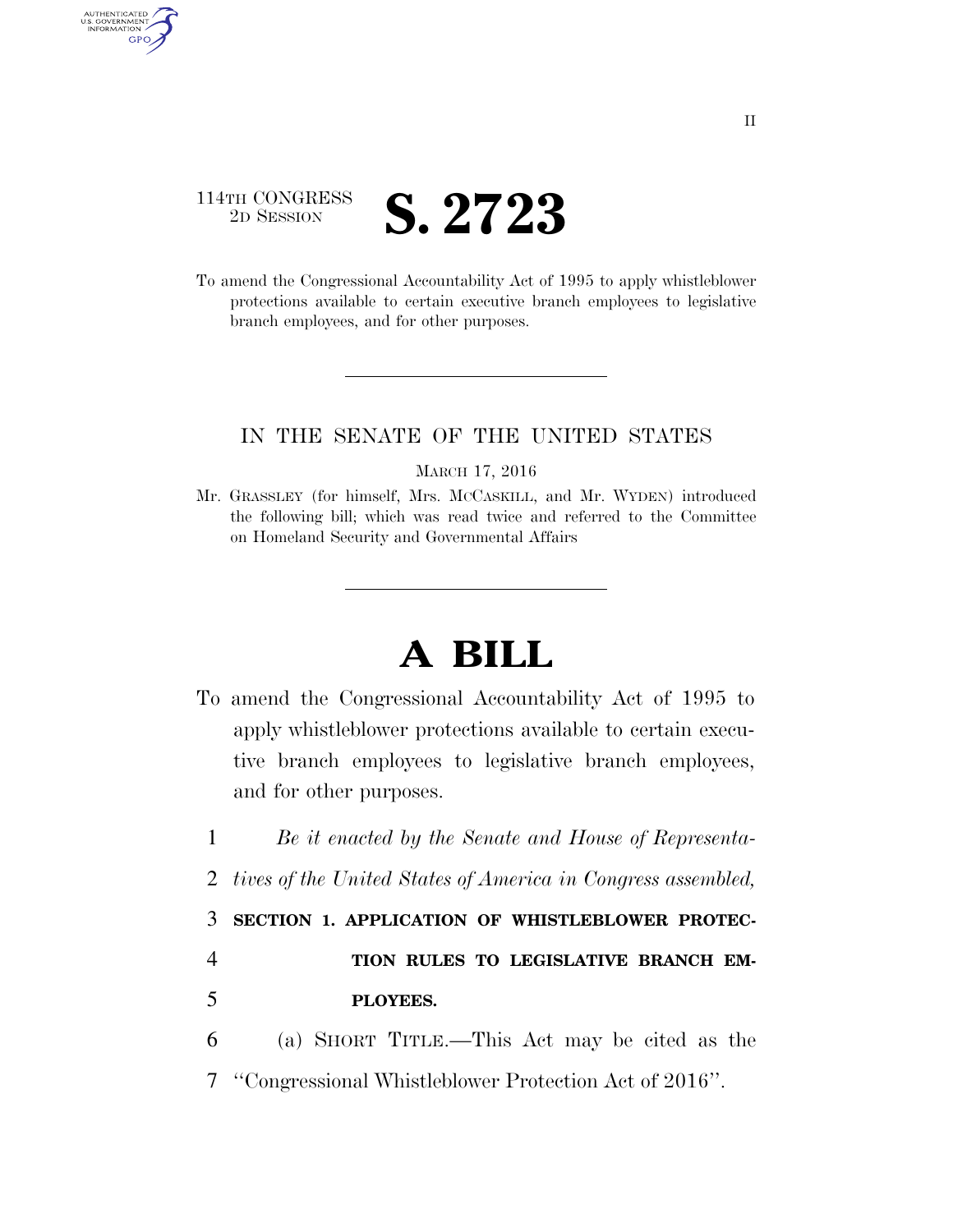| $\mathbf{1}$   | (b) WHISTLEBLOWER AMENDMENTS.-Part A of                  |
|----------------|----------------------------------------------------------|
| 2              | title II of the Congressional Accountability Act of 1995 |
| 3              | $(2 U.S.C. 1311 et seq.)$ is amended—                    |
| $\overline{4}$ | (1) in the part heading, by striking " <b>FAIR</b>       |
| 5              | <b>LABOR STANDARDS</b> ," and all that follows and in-   |
| 6              | serting "AND OTHER PROTECTIONS AND BENE-                 |
| 7              | $\textbf{FITS}''$ ;                                      |
| 8              | $(2)$ by redesignating section 207 as section 208;       |
| 9              | and                                                      |
| 10             | $(3)$ by inserting after section 206 the following:      |
| 11             | "SEC. 207. RIGHTS AND PROTECTIONS UNDER WHISTLE-         |
| 12             | <b>BLOWER PROTECTION RULES.</b>                          |
| 13             | "(a) RIGHTS AND PROTECTIONS DESCRIBED.—                  |
| 14             | "(1) IN GENERAL.—No employing office may                 |
| 15             | take or fail to take, or threaten to take or fail to     |
| 16             | take, a personnel action (within the meaning of          |
| 17             | chapter 23 of title 5, United States Code) with re-      |
| 18             | spect to any covered employee or applicant for em-       |
| 19             | ployment because of—                                     |
| 20             | "(A) any disclosure of information by a                  |
| 21             | covered employee or applicant which the em-              |
| 22             | ployee or applicant reasonably believes evi-             |
| 23             | dences-                                                  |
| 24             | "(i) a violation of any law, rule, or                    |
| 25             | regulation; or                                           |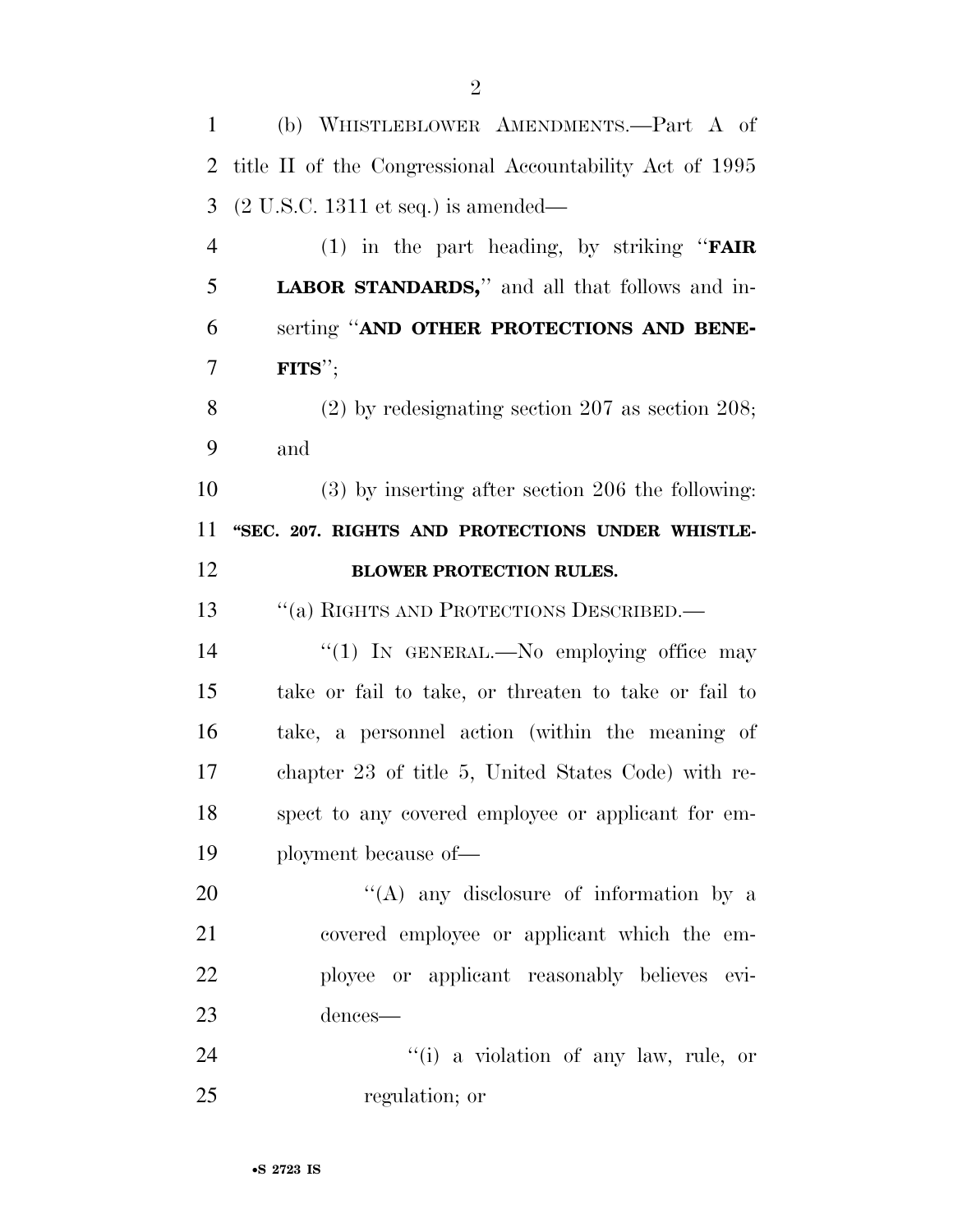| $\mathbf{1}$   | "(ii) gross mismanagement, a gross                   |
|----------------|------------------------------------------------------|
| $\overline{2}$ | waste of funds, an abuse of authority, or            |
| 3              | a substantial and specific danger to public          |
| $\overline{4}$ | health or safety;                                    |
| 5              | if such disclosure is not specifically prohibited    |
| 6              | by law and if such information is not specifi-       |
| 7              | cally required by Executive order or the rules of    |
| 8              | the Senate or the House of Representatives to        |
| 9              | be kept secret in the interest of national de-       |
| 10             | fense or the conduct of foreign affairs; or          |
| 11             | "(B) any disclosure to the General Coun-             |
| 12             | sel, or to the Inspector General of a legislative    |
| 13             | or executive agency or another employee des-         |
| 14             | ignated by the head of the legislative or execu-     |
| 15             | tive agency to receive such disclosures, of infor-   |
| 16             | mation which the employee or applicant reason-       |
| 17             | ably believes evidences—                             |
| 18             | "(i) a violation of any law, rule, or                |
| 19             | regulation; or                                       |
| 20             | "(ii) gross mismanagement, a gross                   |
| 21             | waste of funds, an abuse of authority, or            |
| 22             | a substantial and specific danger to public          |
| 23             | health or safety.                                    |
| 24             | "(2) DEFINITIONS.—For purposes of this sec-          |
| 25             | tion and for purposes of applying the procedures es- |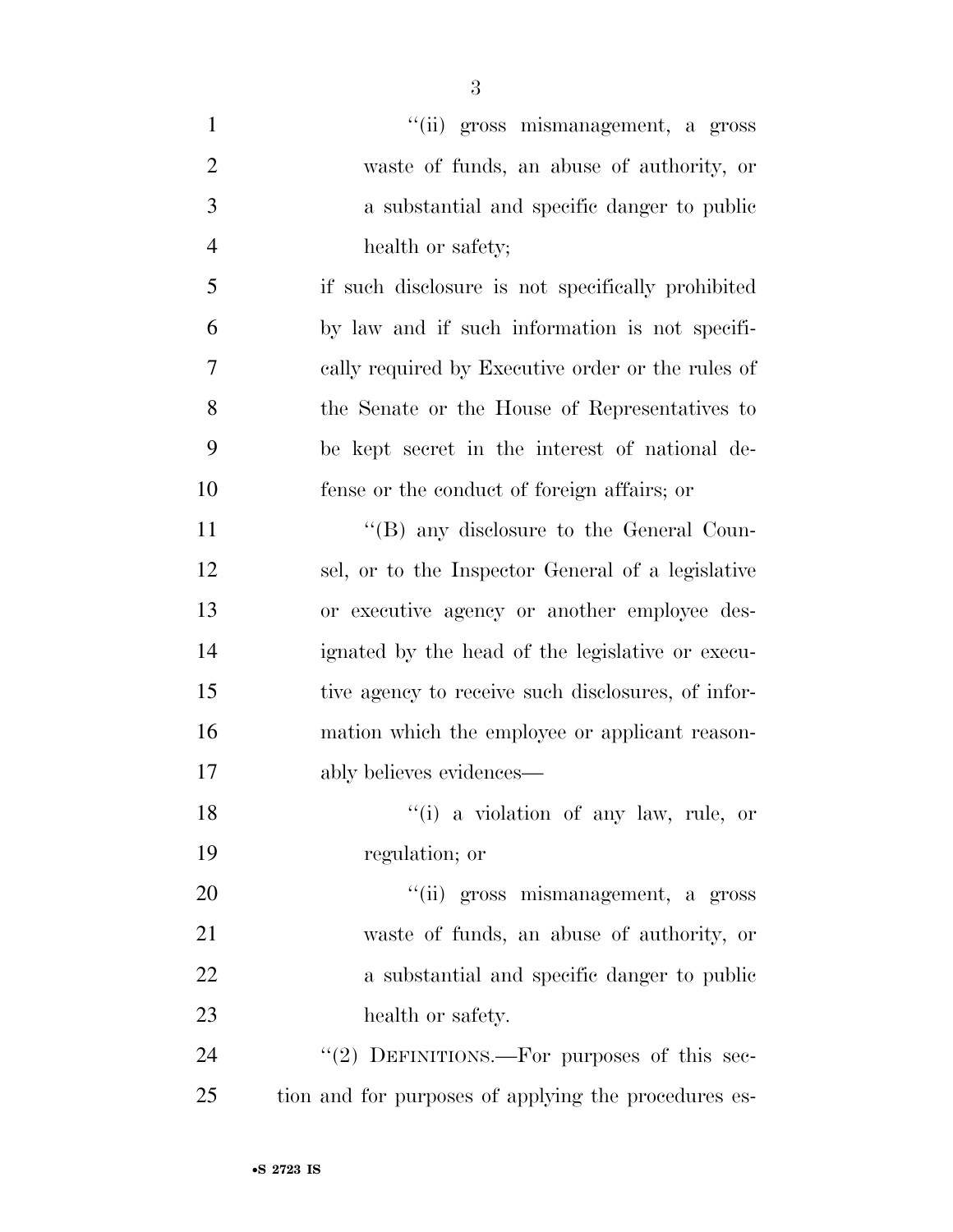| $\mathbf{1}$   | tablished under title IV for the consideration of al-     |
|----------------|-----------------------------------------------------------|
| $\overline{2}$ | leged violations of this section—                         |
| 3              | $\lq\lq$ the term 'covered employee' includes             |
| $\overline{4}$ | an employee of the Government Accountability              |
| 5              | Office or Library of Congress; and                        |
| 6              | $\lq\lq$ the term 'employing office' includes             |
| 7              | the Government Accountability Office and the              |
| 8              | Library of Congress.                                      |
| 9              | "(b) REMEDY.—The remedy for a violation of sub-           |
| 10             | section (a) shall be such remedy as would be appropriate  |
| 11             | if awarded under chapter 12 of title 5, United States     |
| 12             | Code, with respect to a prohibited personnel practice de- |
| 13             | scribed in section $2302(b)(8)$ of such title.            |
| 14             | "(c) REGULATIONS TO IMPLEMENT SECTION.-                   |
| 15             | "(1) IN GENERAL.—The Board shall, pursuant                |
| 16             | to section 304, issue regulations to implement this       |
| 17             | section.                                                  |
| 18             | "(2) AGENCY REGULATIONS.—The regulations                  |
| 19             | issued under paragraph (1) shall be the same as the       |
| 20             | substantive regulations promulgated by the Merit          |
| 21             | Systems Protection Board to implement chapters 12         |
| 22             | and 23 of title 5, United States Code, except to the      |
| 23             | extent that the Board of Directors of the Office of       |
| 24             | Compliance may determine, for good cause shown            |
| 25             | and stated together with the regulation, that a modi-     |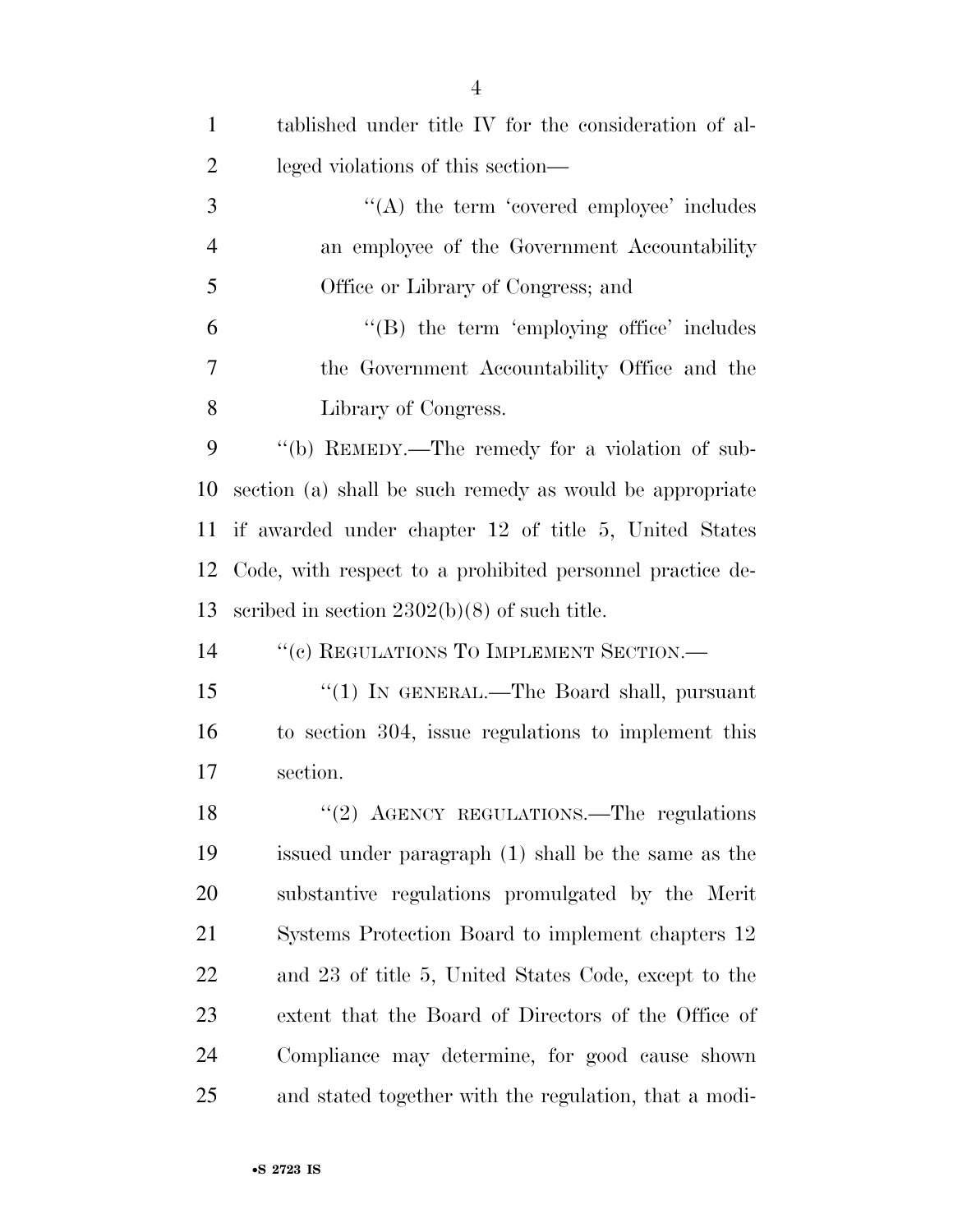| $\mathbf{1}$   | fication of such regulations would be more effective                                                                             |
|----------------|----------------------------------------------------------------------------------------------------------------------------------|
| $\overline{2}$ | for the implementation of the rights and protections                                                                             |
| 3              | under this section.".                                                                                                            |
| 4              | (c) TECHNICAL AND CONFORMING AMENDMENTS.-                                                                                        |
| 5              | (1) TABLE OF CONTENTS.—The table of con-                                                                                         |
| 6              | tents for part A of title II of the Congressional Ac-                                                                            |
| 7              | countability Act of 1995 is amended—                                                                                             |
| 8              | $(A)$ by striking the item relating to part A                                                                                    |
| 9              | and inserting the following:                                                                                                     |
|                | "PART A-EMPLOYMENT DISCRIMINATION, FAMILY AND MEDICAL LEAVE,<br>AND OTHER PROTECTIONS AND BENEFITS";                             |
| 10             | and                                                                                                                              |
| 11             | (B) by striking the item relating to section                                                                                     |
| 12             | 207 and inserting the following:                                                                                                 |
|                | "Sec. 207. Rights and protections under whistleblower protection rules.<br>"Sec. 208. Prohibition of intimidation or reprisal.". |
| 13             | (2) APPLICATION OF LAWS.—Section $102(a)$ of                                                                                     |
| 14             | the Congressional Accountability Act of 1995 (2)                                                                                 |
| 15             | U.S.C. $1302(a)$ is amended by adding at the end                                                                                 |
| 16             | the following:                                                                                                                   |
| 17             | " $(12)$ Section $2302(b)(8)$ of title 5, United                                                                                 |
| 18             | States Code.".                                                                                                                   |
| 19             | (3) OTHER CONFORMING AMENDMENTS.-Sec-                                                                                            |
| 20             | tion $62(e)(2)$ of the Internal Revenue Code of 1986                                                                             |
| 21             | is amended—                                                                                                                      |
| 22             | (A) by striking "or $207$ " and inserting                                                                                        |
| 23             | "207, or $208$ "; and                                                                                                            |